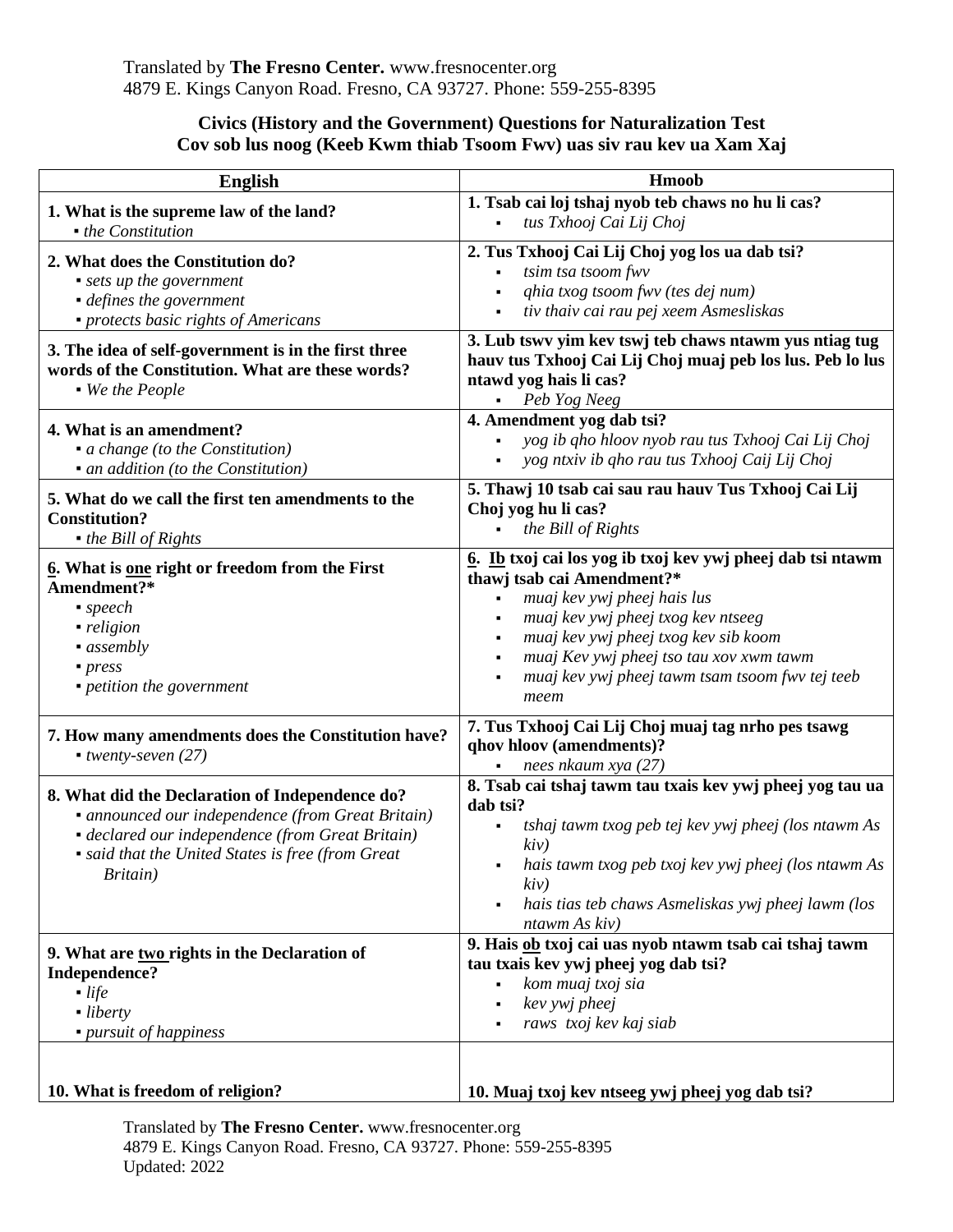| • You can practice any religion, or not practice a<br>religion.                                                                                                                                                                                   | Koj xav ntseeg hom kev ntseeg twg los tau, los sis<br>$\blacksquare$<br>tsis ntseeg ib qhov los tau.                                                                                                                                 |
|---------------------------------------------------------------------------------------------------------------------------------------------------------------------------------------------------------------------------------------------------|--------------------------------------------------------------------------------------------------------------------------------------------------------------------------------------------------------------------------------------|
| 11. What is the economic system in the United States?*<br>capitalist economy<br>• market economy                                                                                                                                                  | 11. Nyob rau teb chaws Asmesliskas tus txhooj kev khwv<br>noj haus yog li cas?*<br>kev ua lag luam ywj siab raws peev xwm (yog muaj<br>peev ntau ces tau ntau)<br>ua lag luam tom tej kiab khw                                       |
| 12. What is the "rule of law"?<br>• Everyone must follow the law.<br>• Leaders must obey the law.<br>• Government must obey the law.<br>$\bullet$ No one is above the law.                                                                        | 12. "Kev tswj ntawm txoj cai" yog li cas?<br>Txhua tus yuav tsum ua raws li txoj cai<br>٠<br>Tsoom thawj coj yuav tsum ua raws txoj cai<br>Tsoom fwv yuav tsum ua raws txoj cai<br>٠<br>Tsis muaj ib leej twg hla dhau txoj cai<br>٠ |
| 13. Name one branch or part of the government.*<br>$\blacksquare$ Congress<br>· legislative<br>$\blacksquare$ President<br>$\blacksquare$ executive<br>$\blacksquare$ the courts<br>- judicial                                                    | 13. Hais ib ceg los yog ib pawg ntawm tsoom fwy kay teb<br>chaws?*<br>Pawg sau cai<br>Cov sau cai<br>Tuam Thawj Pwm Tsav<br>Pawg tswj cai<br>٠<br>Tuam tsev hais plaub<br>Pawg txhais cai                                            |
| 14. What stops one branch of government from<br>becoming too powerful?<br>• checks and balances<br>• separation of powers                                                                                                                         | 14. Yam dab tsi yuav cheem tau ib pawg tsoom fwy twg<br>thaum uas muaj zog dhau lawm?<br>Tsoom soj nruam thiab luj (ntawm ob tog)<br>Muab lub zog faib                                                                               |
| 15. Who is in charge of the executive branch?<br>$\bullet$ the President                                                                                                                                                                          | 15. Leej twg yog tus tswj ntawm pawg tswj cai?<br>Tuam Thawj Pwm Tsav                                                                                                                                                                |
| 16. Who makes federal laws?<br>$\blacksquare$ Congress<br>• Senate and House (of Representatives)<br>$\bullet$ (U.S. or national) legislature                                                                                                     | 16. Cov tsim kev cai lij choj yog pawg twg?<br>Pawg sau cai (Congress)<br>Pab neeg sawv cev pej xeem (Senate and House of<br>Representatives)<br>Tsoom nom tswy qheb siab sau cai (legislature)                                      |
| 17. What are the two parts of the U.S. Congress?*<br>• the Senate and House (of Representatives)                                                                                                                                                  | 17. Ob pab twg yog U.S. Congress?*<br>The Senate and House (of Representatives) Ob pab<br>neeg sawv cev pej xeem                                                                                                                     |
| 18. How many U.S. Senators are there?<br>• one hundred $(100)$                                                                                                                                                                                    | 18. Cov neeg sawv cev (U.S. Senators) muaj pes tsawg<br>leej?<br>$100$ leej                                                                                                                                                          |
| 19. We elect a U.S. Senator for how many years?<br>$\cdot$ six (6)                                                                                                                                                                                | 20. Peb xaiv ib tug sawv cev (U.S. Senator) los tuav dej<br>num pes tsawg xyoo?<br>6 x y oo<br>$\blacksquare$                                                                                                                        |
| 20. Who is one of your state's U.S. Senators now?*<br>• Answers will vary. [District of Columbia residents<br>and residents of U.S. territories should answer<br>that D.C. (or the territory where the applicant<br>lives) has no U.S. Senators.] | 20. Leej twg yog ib tug sawy cev (U.S. Senators) hauv koj<br>lub xeev?*<br>Cov lus teb yuav tsis sib thooj. Yog koj nyob lub<br>$\blacksquare$<br>xeev twg ces hais ob tus tam sim no npe rau.                                       |
| 21. The House of Representatives has how many voting<br>members?<br>• four hundred thirty-five $(435)$<br>Translated by The Fresno Center. www.fresnocenter.org                                                                                   | 21. Nyob rau hauv pab sawy cev pej xeem (House of<br>Representatives) muaj tsawg leej (lub suab)?<br>$435$ tus                                                                                                                       |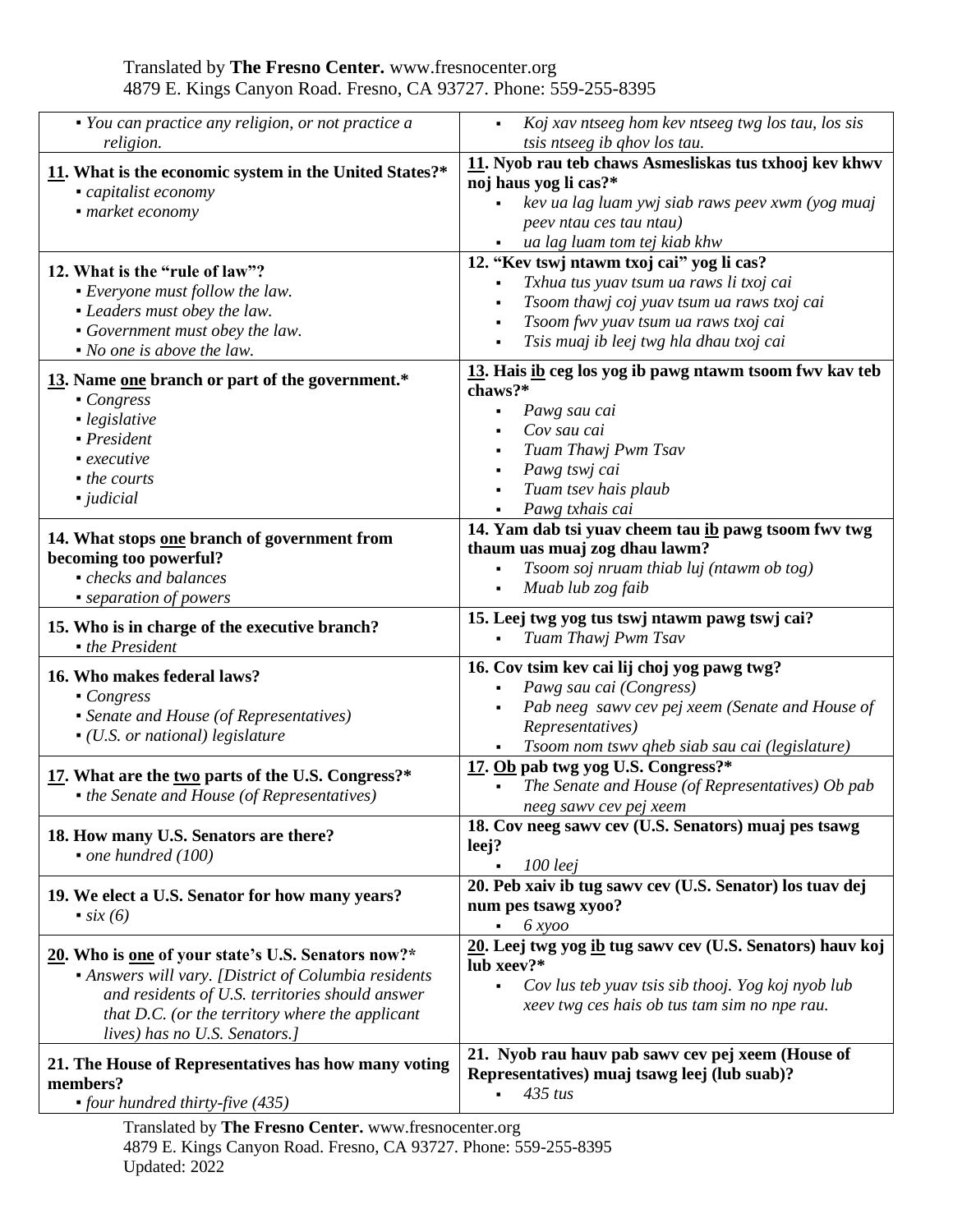| 22. We elect a U.S. Representative for how many<br>years?<br>two(2)                                                                                                                                                                                                                                             | 22. Peb xaiv ib tug sawv cev pej xeem (U.S.<br>Representative) los tuav dej num pes tsawg xyoo?<br>2 x y o o s<br>$\blacksquare$                                                                                                             |
|-----------------------------------------------------------------------------------------------------------------------------------------------------------------------------------------------------------------------------------------------------------------------------------------------------------------|----------------------------------------------------------------------------------------------------------------------------------------------------------------------------------------------------------------------------------------------|
| 23. Name your U.S. Representative.<br>• Answers will vary. [Residents of territories with<br>nonvoting Delegates or Resident Commissioners<br>may provide the name of that Delegate or<br>Commissioner. Also acceptable is any statement<br>that the territory has no (voting) Representatives<br>in Congress.] | 23. Hais koj cov sawv cev pej xeem (U.S. Representative)<br>nyob hauv koj lub zej zos.<br>Cov lus teb yuav tsis sib thooj. Tej lus teb yuav teb<br>raws li lub xeev uas koj nyob seb muaj leej twg<br>thiab leej twg.                        |
| 24. Who does a U.S. Senator represent?<br>• all people of the state                                                                                                                                                                                                                                             | 24. Ib tug U.S. Senator yog sawv cev rau leej twg?<br>Txhua tus neeg nyob hauv lub xeev                                                                                                                                                      |
| 25. Why do some states have more Representatives<br>than other states?<br>• (because of) the state's population<br>• (because) they have more people<br>• (because) some states have more people                                                                                                                | 25. Vim li cas tej lub xeev muaj cov neeg sawv cev pej<br>xeem (representatives) coob dua lwm lub xeev?<br>(vim tias) cov pej xeem hauv lus xeev<br>(vim tias) lawv muaj neeg coob dua<br>(vim tias) qee lub xeev muaj neeg coob dua lwm lub |
| 26. We elect a President for how many years?<br>$-$ four (4)                                                                                                                                                                                                                                                    | 26. Peb xaiv ib tug Tuam Thawj Pwm Tsav los tuav dej<br>num pes tsawg xyoo?<br>4 x y oo                                                                                                                                                      |
| 27. In what month do we vote for President?*<br>$\blacksquare$ November                                                                                                                                                                                                                                         | 27. Nyob rau rau lub hli twg peb pov npav rau Tuam<br>Thawj Pwm Tsav?*<br>Lub 11 hli                                                                                                                                                         |
| 28. What is the name of the President of the United<br>States now?*<br>• Joe Biden<br>$\blacksquare$ Biden                                                                                                                                                                                                      | 28. Tus TuamThawj Pwm Tsav rau teb chaws<br>Asmesliskas tam sim no npe hu li cas?*<br>Joe Biden<br><b>Biden</b>                                                                                                                              |
| 29. What is the name of the Vice President of the<br><b>United States now?</b><br>Kamala Harris<br>• Harris                                                                                                                                                                                                     | 29. Tus Lwm Thawj Pwm Tsav rau teb chaws<br>Asmesliskas tam sim no npe hu li cas?<br>Kamala Harris<br><b>Harris</b>                                                                                                                          |
| 30. If the President can no longer serve, who becomes<br><b>President?</b><br>• the Vice President                                                                                                                                                                                                              | 30. Yog tias tus Tuam Thawj Pwm Tsav leg tsis tau tej<br>dej num lawm, leej twg yuav los ua tau?<br>Tus Lwm Thawj Pwm Tsav                                                                                                                   |
| 31. If both the President and the Vice President can no<br>longer serve, who becomes President?<br>• the Speaker of the House                                                                                                                                                                                   | 31. Yog tias tus Tuam Thawj Pwm Tsav thiab Lwm<br>Thawj Pwm Tsav leg tsis tau tej dej num lawm, leej twg<br>thiaj los ua tau?<br>Tus thawj cev lus ntawm pawg neeg sawv cev pej<br>xeem (the Speaker of the House)                           |
| 32. Who is the Commander in Chief of the military?<br>• the President                                                                                                                                                                                                                                           | 32. Leej twg yog Tus Thawj Tswj ntawm phab tub rog?<br>Tuam Thawj Pwm Tsav                                                                                                                                                                   |
| 33. Who signs bills to become laws?<br>$\bullet$ the President                                                                                                                                                                                                                                                  | 33. Leej twg yog tus kos npe rau tej ntaub ntawy kom<br>dlau los mus ua key cai?<br>Tuam Thawj Pwm Tsav                                                                                                                                      |
| 34. Who vetoes bills?                                                                                                                                                                                                                                                                                           | 34. Leej twg cheem tsis pub tej tswy yim dhau mus ua                                                                                                                                                                                         |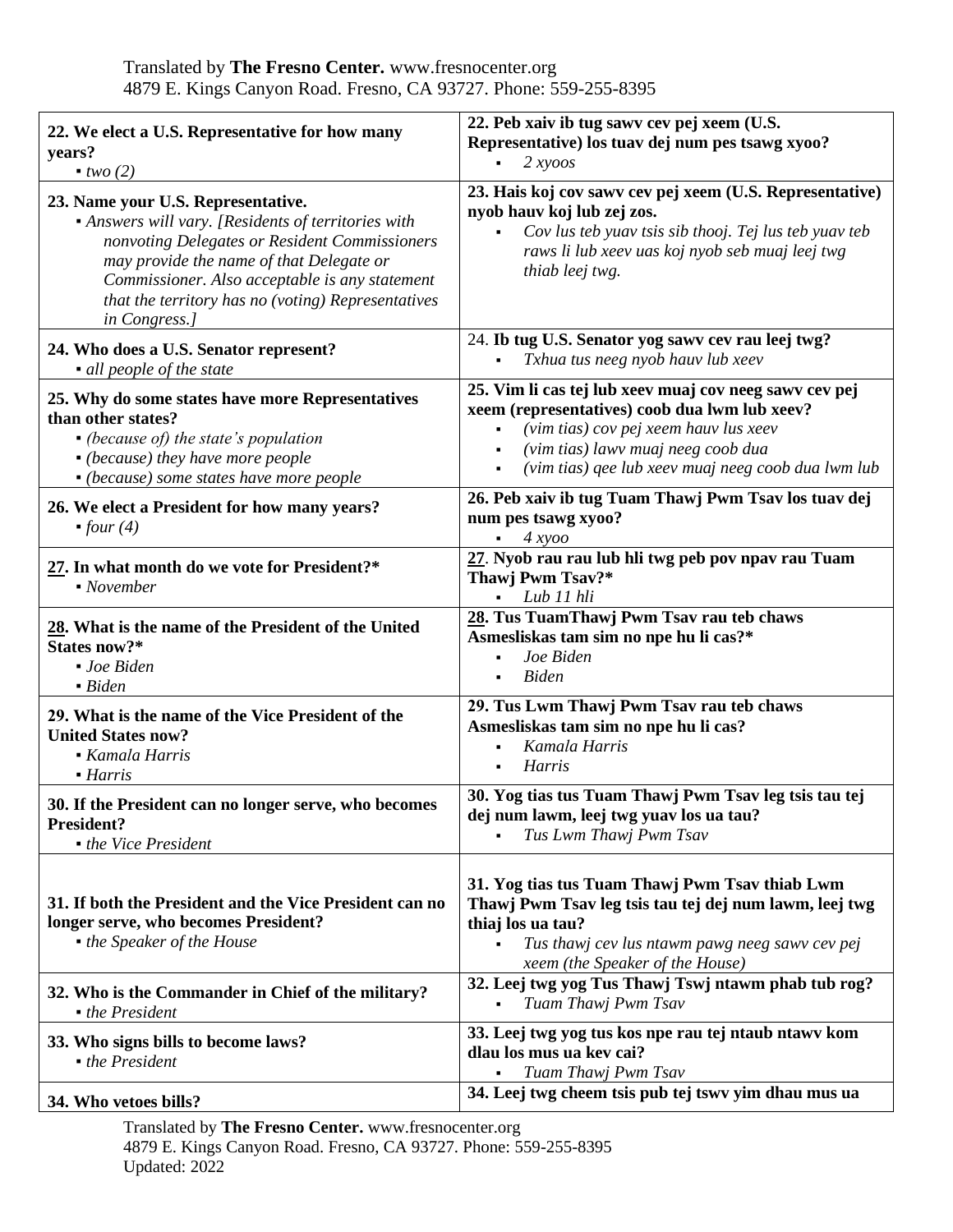| • the President                                                                                   | kev cai?                                                 |
|---------------------------------------------------------------------------------------------------|----------------------------------------------------------|
|                                                                                                   | Tuam Thawj Pwm Tsav<br>$\blacksquare$                    |
| 35. What does the President's Cabinet do?                                                         | 35. Tej dej num ntawm Tuam Thawj Tswj Teb Chaws          |
| • advises the President                                                                           | cov txwj laug neeg yog ua dab tsi?                       |
|                                                                                                   | Pab tawm tswy yim rau Tuam Thawj Pwm Tsav                |
| 36. What are two Cabinet-level positions?                                                         | 36. Hais ob qhe ntawm cov txwj laug uas pab Tuam         |
| • Secretary of Agriculture                                                                        | Thawj Tswj Teb Chaws yog dab tsi?                        |
| • Secretary of Commerce                                                                           | • Secretary of Agriculture                               |
| • Secretary of Defense                                                                            | • Secretary of Commerce                                  |
| • Secretary of Education                                                                          | • Secretary of Defense                                   |
| • Secretary of Energy                                                                             | • Secretary of Education                                 |
| • Secretary of Health and Human Services                                                          | • Secretary of Energy                                    |
| • Secretary of Homeland Security                                                                  | • Secretary of Health and Human Services                 |
| • Secretary of Housing and Urban Development                                                      | • Secretary of Homeland Security                         |
| • Secretary of the Interior                                                                       | • Secretary of Housing and Urban Development             |
| • Secretary of Labor                                                                              | • Secretary of the Interior                              |
| • Secretary of State                                                                              | • Secretary of Labor                                     |
| • Secretary of Transportation                                                                     | • Secretary of State                                     |
| • Secretary of the Treasury                                                                       | • Secretary of Transportation                            |
| • Secretary of Veterans Affairs                                                                   | • Secretary of the Treasury                              |
| • Attorney General                                                                                | • Secretary of Veterans Affairs                          |
| • Vice President                                                                                  | <b>Attorney General</b>                                  |
|                                                                                                   | • Lwm Thawj Pwm Tsav                                     |
| 37. What does the judicial branch do?                                                             | 37. Pawg txhais cai txoj hauj lwm yog ua dab tsi?        |
| • reviews laws                                                                                    | soj ntsuam xyuas tej kev cai                             |
| • explains laws                                                                                   | piav txhais tej kev cai                                  |
| • resolves disputes (disagreements)                                                               | daws tej yam kev cov nyom                                |
| • decides if a law goes against the Constitution                                                  | txiav txim siab seb tej cai puas tawm tsam tus           |
|                                                                                                   | Txhooj Cai Lij Choj                                      |
| 38. What is the highest court in the United                                                       | 38. Lub tsev hais plaub twg loj tshaj nyob rau teb chaws |
|                                                                                                   | Asmeliskas?                                              |
| <b>States?</b>                                                                                    | Tuam tsev hais plaug loj (The Supreme Court)             |
| • the Supreme Court                                                                               |                                                          |
| 39. How many justices are on the Supreme Court?                                                   | 39. Muaj pes tsawg tus txuj laug txiav txim nyob hauv    |
| $\blacksquare$ nine (9)                                                                           | lub tuam tsev hais plaub loj (Supreme Court)?            |
|                                                                                                   | Muaj 9 tug                                               |
| 40. Who is the Chief Justice of the United States now?                                            | 40. Leej twg yog tus thawj ntawm pab txwj laug txiav     |
| • John Roberts (John G. Roberts, Jr.)                                                             | txim nyob rau teb chaws Asmeslikas niaj hnub no?.        |
|                                                                                                   | John Roberts (John G. Roberts, Jr.)                      |
| 41. Under our Constitution, some powers belong to the                                             | 41. Raws li tus Txhooj Cai Lij Choj, qee lub zog tsoom   |
| federal government. What is one power of the federal                                              | fwy thiaj muaj xwb. Ib lub zog ntawm tsoom fwy muaj      |
| government?                                                                                       | ntawd yog dab tsi?                                       |
| • to print money                                                                                  | luam nyiaj                                               |
| • to declare war                                                                                  | pib tsov rog                                             |
| • to create an army                                                                               | tsim ib pag tub rog                                      |
| • to make treaties                                                                                | tsim kev sib cog lus rau nom tswy lwm lub teb chaws      |
|                                                                                                   | 42. Raws li peb tus Txhooj Cai Lij Choj, muaj qee lub    |
| 42. Under our Constitution, some powers belong to the<br>states. What is one power of the states? | zog uas cov xeev thiaj muaj xwb. Ib lub zog ntawm lub    |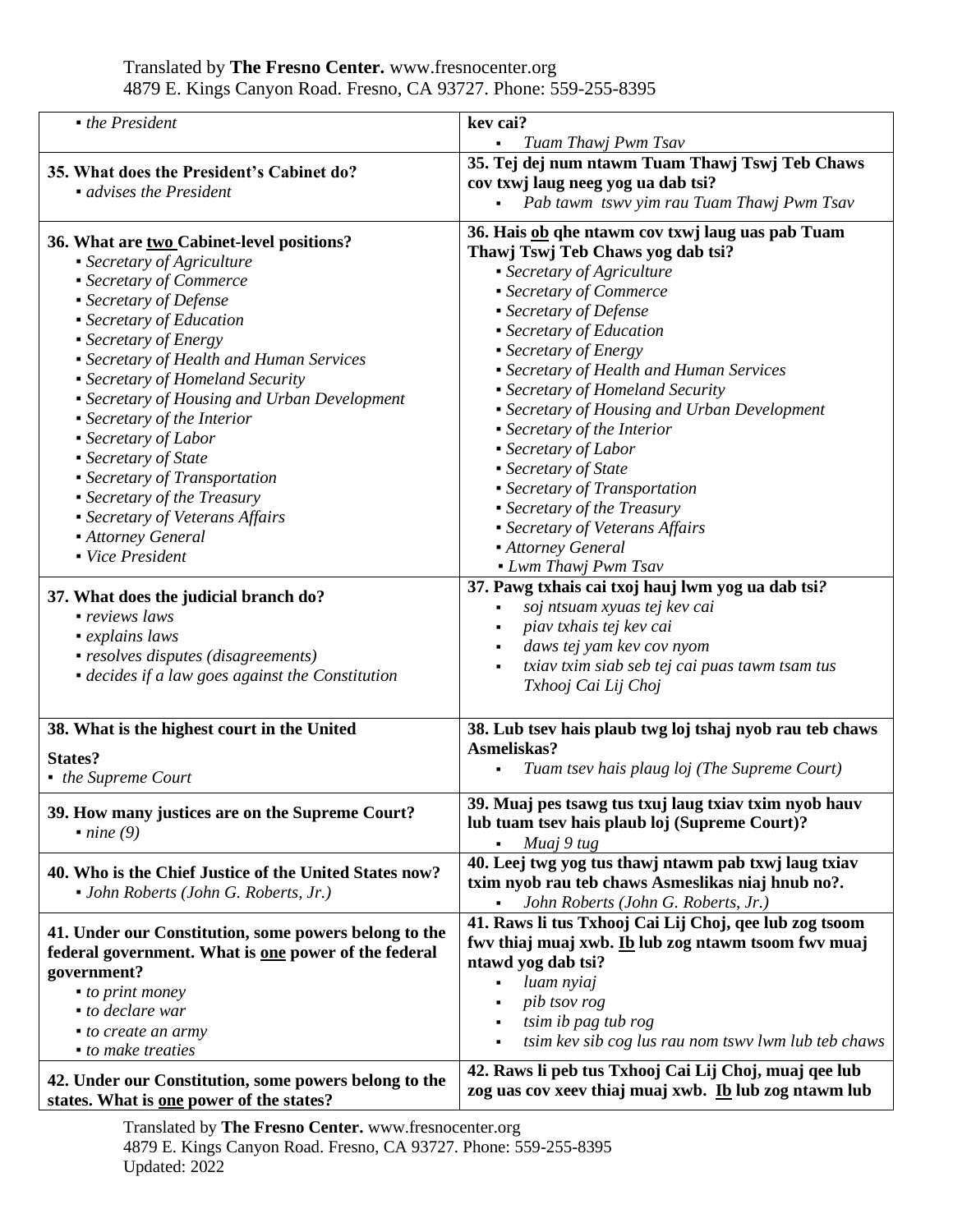| nrhiav kev kawm ntaub ntawv<br>• provide protection (police)<br>• provide safety (fire departments)<br>nrhiav kev tiv thaiv (tub ceev xwm)<br>• give a driver's license<br>nrhiav kev nyab xeeb (pawg tua hluav taws)<br>muab ntawy tsay tsheb<br>• approve zoning and land use<br>tso cai siv tau rau tej thaj chaws thiab av<br>43. Leej twg yog tus Tuam Thawj Tswj ntawm koj lub<br>43. Who is the Governor of your state now?<br>xeev niaj hnub no?<br>• Gavin Newsom (if you state is California). Answers<br>Gavin Newsom (California). Tej lus teb yuav tsis sib<br>will vary. [District of Columbia residents should<br>thooj. Lus teb yuav teb raws li tus thawj ntawm lub<br>answer that D.C. does not have a Governor.]<br>xeev koj nyob<br>44. Lub Tuam Ceeb Nroog ntawm koj lub xeev yog hu li<br>44. What is the capital of your state?*<br>cas?*<br>• Sacramento (if you live in California)<br>Sacramento (yog tias koj nyob lub xeev California)<br>• Answers will vary. [District of Columbia residents<br>Tej lus teb yuav tsis sib thooj. Lus teb yuav teb raws<br>should answer that D.C. is not a state and does<br>li lub xeev uas koj nyob seb nws hu li cas.<br>not have a capital. Residents of U.S. territories<br>should name the capital of the territory.]<br>45. Hais ob pawg kev ua nom tswy loj tshaj nyob rau teb<br>45. What are the two major political parties in the<br>chaws Asmesliskas yog ob pawg dab tsi?*<br><b>United States?*</b> |
|----------------------------------------------------------------------------------------------------------------------------------------------------------------------------------------------------------------------------------------------------------------------------------------------------------------------------------------------------------------------------------------------------------------------------------------------------------------------------------------------------------------------------------------------------------------------------------------------------------------------------------------------------------------------------------------------------------------------------------------------------------------------------------------------------------------------------------------------------------------------------------------------------------------------------------------------------------------------------------------------------------------------------------------------------------------------------------------------------------------------------------------------------------------------------------------------------------------------------------------------------------------------------------------------------------------------------------------------------------------------------------------------------------------------------------------------------------------------------------|
|                                                                                                                                                                                                                                                                                                                                                                                                                                                                                                                                                                                                                                                                                                                                                                                                                                                                                                                                                                                                                                                                                                                                                                                                                                                                                                                                                                                                                                                                                  |
|                                                                                                                                                                                                                                                                                                                                                                                                                                                                                                                                                                                                                                                                                                                                                                                                                                                                                                                                                                                                                                                                                                                                                                                                                                                                                                                                                                                                                                                                                  |
|                                                                                                                                                                                                                                                                                                                                                                                                                                                                                                                                                                                                                                                                                                                                                                                                                                                                                                                                                                                                                                                                                                                                                                                                                                                                                                                                                                                                                                                                                  |
|                                                                                                                                                                                                                                                                                                                                                                                                                                                                                                                                                                                                                                                                                                                                                                                                                                                                                                                                                                                                                                                                                                                                                                                                                                                                                                                                                                                                                                                                                  |
|                                                                                                                                                                                                                                                                                                                                                                                                                                                                                                                                                                                                                                                                                                                                                                                                                                                                                                                                                                                                                                                                                                                                                                                                                                                                                                                                                                                                                                                                                  |
|                                                                                                                                                                                                                                                                                                                                                                                                                                                                                                                                                                                                                                                                                                                                                                                                                                                                                                                                                                                                                                                                                                                                                                                                                                                                                                                                                                                                                                                                                  |
|                                                                                                                                                                                                                                                                                                                                                                                                                                                                                                                                                                                                                                                                                                                                                                                                                                                                                                                                                                                                                                                                                                                                                                                                                                                                                                                                                                                                                                                                                  |
|                                                                                                                                                                                                                                                                                                                                                                                                                                                                                                                                                                                                                                                                                                                                                                                                                                                                                                                                                                                                                                                                                                                                                                                                                                                                                                                                                                                                                                                                                  |
|                                                                                                                                                                                                                                                                                                                                                                                                                                                                                                                                                                                                                                                                                                                                                                                                                                                                                                                                                                                                                                                                                                                                                                                                                                                                                                                                                                                                                                                                                  |
|                                                                                                                                                                                                                                                                                                                                                                                                                                                                                                                                                                                                                                                                                                                                                                                                                                                                                                                                                                                                                                                                                                                                                                                                                                                                                                                                                                                                                                                                                  |
| Pawg Democratic thiab Pawg Republican<br>• Democratic and Republican                                                                                                                                                                                                                                                                                                                                                                                                                                                                                                                                                                                                                                                                                                                                                                                                                                                                                                                                                                                                                                                                                                                                                                                                                                                                                                                                                                                                             |
| 46. Tus Tuam Thawj Pwm Tsav niaj hnub no yog nyob                                                                                                                                                                                                                                                                                                                                                                                                                                                                                                                                                                                                                                                                                                                                                                                                                                                                                                                                                                                                                                                                                                                                                                                                                                                                                                                                                                                                                                |
| 46. What is the political party of the President now?<br>rau pawg kev ua nom tswy twg?                                                                                                                                                                                                                                                                                                                                                                                                                                                                                                                                                                                                                                                                                                                                                                                                                                                                                                                                                                                                                                                                                                                                                                                                                                                                                                                                                                                           |
| • Democratic (Party)<br>Pawg Democractic                                                                                                                                                                                                                                                                                                                                                                                                                                                                                                                                                                                                                                                                                                                                                                                                                                                                                                                                                                                                                                                                                                                                                                                                                                                                                                                                                                                                                                         |
| 48. Tus thawj cev lus ntawm pawg nom tswy sawy cev<br>47. What is the name of the Speaker of the House of<br>pej xeem npe hu li cas?<br><b>Representatives now?</b><br>(Nancy) Peloci<br>• (Nancy) Peloci                                                                                                                                                                                                                                                                                                                                                                                                                                                                                                                                                                                                                                                                                                                                                                                                                                                                                                                                                                                                                                                                                                                                                                                                                                                                        |
| 48. Muaj 4 txoj cai nyob rau tus Txhooj Cai Lij Choj<br>48. There are four amendments to the Constitution                                                                                                                                                                                                                                                                                                                                                                                                                                                                                                                                                                                                                                                                                                                                                                                                                                                                                                                                                                                                                                                                                                                                                                                                                                                                                                                                                                        |
| qhia tias leej twg thiaj pov npav tau. Piav ib txoj.<br>about who can vote. Describe one of them.                                                                                                                                                                                                                                                                                                                                                                                                                                                                                                                                                                                                                                                                                                                                                                                                                                                                                                                                                                                                                                                                                                                                                                                                                                                                                                                                                                                |
| Cov pej xeem yog neeg Ameliska uas muaj 18 xyoo<br>• Citizens eighteen (18) and older (can vote).                                                                                                                                                                                                                                                                                                                                                                                                                                                                                                                                                                                                                                                                                                                                                                                                                                                                                                                                                                                                                                                                                                                                                                                                                                                                                                                                                                                |
| rov sauv pov npav tau<br>• You don't have to pay (a poll tax) to vote.                                                                                                                                                                                                                                                                                                                                                                                                                                                                                                                                                                                                                                                                                                                                                                                                                                                                                                                                                                                                                                                                                                                                                                                                                                                                                                                                                                                                           |
| Koj tsis tas them nyiaj(ses) los pov npav<br>• Any citizen can vote. (Women and men can vote.)                                                                                                                                                                                                                                                                                                                                                                                                                                                                                                                                                                                                                                                                                                                                                                                                                                                                                                                                                                                                                                                                                                                                                                                                                                                                                                                                                                                   |
| Poj niam txiv neej los pov npav tau<br>• A male citizen of any race (can vote).                                                                                                                                                                                                                                                                                                                                                                                                                                                                                                                                                                                                                                                                                                                                                                                                                                                                                                                                                                                                                                                                                                                                                                                                                                                                                                                                                                                                  |
| Txiv neej haiv neeg twg los pov npav tau tsuav yog                                                                                                                                                                                                                                                                                                                                                                                                                                                                                                                                                                                                                                                                                                                                                                                                                                                                                                                                                                                                                                                                                                                                                                                                                                                                                                                                                                                                                               |
| neeg Asmesliska lawm.                                                                                                                                                                                                                                                                                                                                                                                                                                                                                                                                                                                                                                                                                                                                                                                                                                                                                                                                                                                                                                                                                                                                                                                                                                                                                                                                                                                                                                                            |
| 49. Hais ib qho feem xyuam dej num ntawm tus neeg<br>49. What is <u>one</u> responsibility that is only for United                                                                                                                                                                                                                                                                                                                                                                                                                                                                                                                                                                                                                                                                                                                                                                                                                                                                                                                                                                                                                                                                                                                                                                                                                                                                                                                                                               |
| xam xaj Asmesliskas yog ua dab tsi?*<br>States citizens?*                                                                                                                                                                                                                                                                                                                                                                                                                                                                                                                                                                                                                                                                                                                                                                                                                                                                                                                                                                                                                                                                                                                                                                                                                                                                                                                                                                                                                        |
| Pab txiav txim rau kev tu plaub ntug<br>$\blacksquare$ serve on a jury                                                                                                                                                                                                                                                                                                                                                                                                                                                                                                                                                                                                                                                                                                                                                                                                                                                                                                                                                                                                                                                                                                                                                                                                                                                                                                                                                                                                           |
| Pov npav rau tsoov fwv tej kev xaiv tsa<br>$\bullet$ vote in a federal election                                                                                                                                                                                                                                                                                                                                                                                                                                                                                                                                                                                                                                                                                                                                                                                                                                                                                                                                                                                                                                                                                                                                                                                                                                                                                                                                                                                                  |
| 50. Hais ib txoj cai uas yog tus neeg xam xaj Asmesliskas<br>50. Name one right only for United States citizens.                                                                                                                                                                                                                                                                                                                                                                                                                                                                                                                                                                                                                                                                                                                                                                                                                                                                                                                                                                                                                                                                                                                                                                                                                                                                                                                                                                 |
| muaj yog dab tsi?<br>vote in a federal election                                                                                                                                                                                                                                                                                                                                                                                                                                                                                                                                                                                                                                                                                                                                                                                                                                                                                                                                                                                                                                                                                                                                                                                                                                                                                                                                                                                                                                  |
| Pov npav rau tsoom fwv tej kev xaiv tsa<br>• run for federal office                                                                                                                                                                                                                                                                                                                                                                                                                                                                                                                                                                                                                                                                                                                                                                                                                                                                                                                                                                                                                                                                                                                                                                                                                                                                                                                                                                                                              |
| sib tw ua nom tswy ntawm tsoom fwy                                                                                                                                                                                                                                                                                                                                                                                                                                                                                                                                                                                                                                                                                                                                                                                                                                                                                                                                                                                                                                                                                                                                                                                                                                                                                                                                                                                                                                               |
| 51. Hais ob txoj cai uas muaj rau txhua tus neeg nyob<br>51. What are two rights of everyone living in the                                                                                                                                                                                                                                                                                                                                                                                                                                                                                                                                                                                                                                                                                                                                                                                                                                                                                                                                                                                                                                                                                                                                                                                                                                                                                                                                                                       |
| rau teb chaws Asmesliskas no yog dab tsi?<br><b>United States?</b>                                                                                                                                                                                                                                                                                                                                                                                                                                                                                                                                                                                                                                                                                                                                                                                                                                                                                                                                                                                                                                                                                                                                                                                                                                                                                                                                                                                                               |
| Ywj pheej los ntawm kev hais tawm<br>• freedom of expression                                                                                                                                                                                                                                                                                                                                                                                                                                                                                                                                                                                                                                                                                                                                                                                                                                                                                                                                                                                                                                                                                                                                                                                                                                                                                                                                                                                                                     |
| Ywj pheej txog kev hais lus<br>$\blacksquare$ freedom of speech                                                                                                                                                                                                                                                                                                                                                                                                                                                                                                                                                                                                                                                                                                                                                                                                                                                                                                                                                                                                                                                                                                                                                                                                                                                                                                                                                                                                                  |
| Ywj pheej txog kev sib koom<br>• freedom of assembly<br>Ywj pheej txog kev tawm tsam tsoom fwv                                                                                                                                                                                                                                                                                                                                                                                                                                                                                                                                                                                                                                                                                                                                                                                                                                                                                                                                                                                                                                                                                                                                                                                                                                                                                                                                                                                   |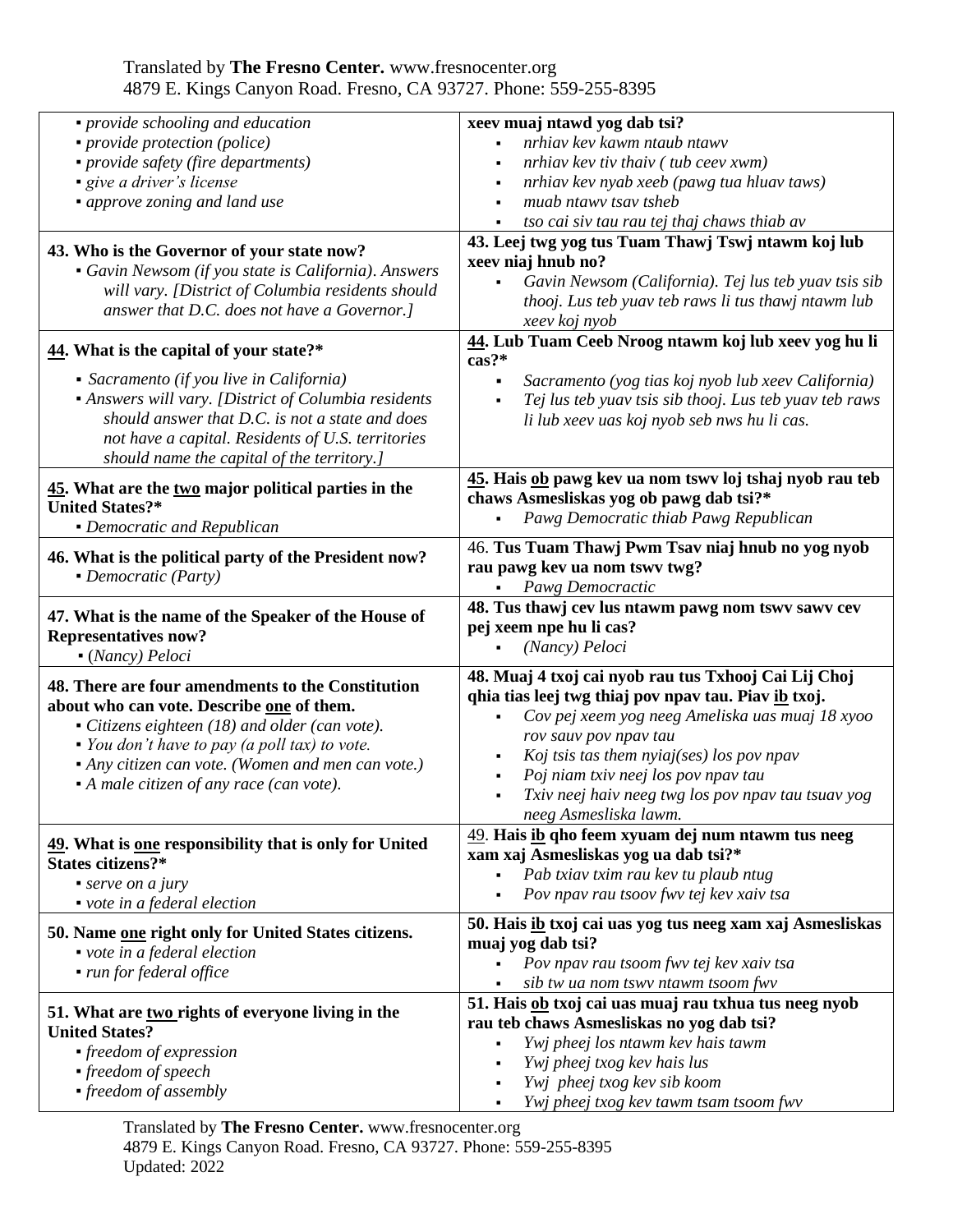| • freedom to petition the government<br>• freedom of worship<br>• the right to bear arms                                                                                                                                                                                                                                                                                                               | Ywj pheej txog kev teev hawm<br>Muaj cai yuav tau riam phom                                                                                                                                                                                                                                                                                                                                                                                                                                            |
|--------------------------------------------------------------------------------------------------------------------------------------------------------------------------------------------------------------------------------------------------------------------------------------------------------------------------------------------------------------------------------------------------------|--------------------------------------------------------------------------------------------------------------------------------------------------------------------------------------------------------------------------------------------------------------------------------------------------------------------------------------------------------------------------------------------------------------------------------------------------------------------------------------------------------|
| 52. What do we show loyalty to when we say the Pledge                                                                                                                                                                                                                                                                                                                                                  | 52. Thaum peb hais lo lus tias Pledge of Allegiance yog                                                                                                                                                                                                                                                                                                                                                                                                                                                |
| of Allegiance?                                                                                                                                                                                                                                                                                                                                                                                         | qhia tau tias peb ua siab ncaj ncees rau dab tsi?                                                                                                                                                                                                                                                                                                                                                                                                                                                      |
| • the United States                                                                                                                                                                                                                                                                                                                                                                                    | Lub teb chaws Asmesliskas                                                                                                                                                                                                                                                                                                                                                                                                                                                                              |
| $\blacksquare$ the flag                                                                                                                                                                                                                                                                                                                                                                                | Tus chij                                                                                                                                                                                                                                                                                                                                                                                                                                                                                               |
| 53. What is one promise you make when you become a<br><b>United States citizen?</b><br>• give up loyalty to other countries<br>• defend the Constitution and laws of the United States<br>• obey the laws of the United States<br>• serve in the U.S. military (if needed)<br>• serve (do important work for) the nation (if needed)<br>• be loyal to the United States                                | 53. Ib nqe lus twg uas koj tau cog tseg thaum koj lees ua<br>neeg xam xaj Asmesliskas?<br>tso tseg txoj kev ncaj ncees rau lwm lub teb chaws<br>tiv thaiv txoj kev cai li choj thiab tej cai ntawm lub<br>teb chaws Asmesliskas<br>hwm tej kev cai nyob rau teb chaws Asmesliskas<br>ua tub rog los pab teb chaws Asmesliskas (yog tias<br>lawv xav tau kev pab)<br>ncaj ncees rau teb chaws Asmesliskas                                                                                               |
| 54. How old do citizens have to be to vote for                                                                                                                                                                                                                                                                                                                                                         | 54. Muaj pes tsawg xyoo thiaj pov npav tau rau Tuam                                                                                                                                                                                                                                                                                                                                                                                                                                                    |
| President?*                                                                                                                                                                                                                                                                                                                                                                                            | Thawj Tswj Teb Chaws?*                                                                                                                                                                                                                                                                                                                                                                                                                                                                                 |
| • eighteen $(18)$ and older                                                                                                                                                                                                                                                                                                                                                                            | 18 xyoo thiab lau dua 18 xyoo                                                                                                                                                                                                                                                                                                                                                                                                                                                                          |
| 55. What are two ways that Americans can participate<br>in their democracy?<br>$\bullet$ vote<br>• join a political party<br>• help with a campaign<br>· join a civic group<br>• join a community group<br>• give an elected official your opinion on an issue<br>• call Senators and Representatives<br>• publicly support or oppose an issue or policy<br>• run for office<br>• write to a newspaper | 55. Ob txoj kev cov neeg Asmesliskas tau muab kev<br>koom tes rau kev muaj vaj huam sib luag yog dab tsi?<br>Pov npav<br>$\blacksquare$<br>Koom nrog ib pab pawg nom tswy twg<br>Pab rau ib txoj kev sib tw ua nom tswv<br>zwm nrog ib pab pej xeem<br>Koom nrog ib pab pawg neeg<br>Qhia koj txoj kev xav rau ib tug nom tswv twg<br>Hu tau rau koj cov thawj sawv cev pej xeem<br>Pab txhawb los sis tawm tsam tej teeb meem los sis<br>kev cai<br>Sib tw ua nom tswy<br>Sau ntawy rau ntawy xov xwm |
| 56. When is the last day you can send in federal income                                                                                                                                                                                                                                                                                                                                                | 56. Hnub kawg uas koj xa se rau tsoom fwv yog hnub                                                                                                                                                                                                                                                                                                                                                                                                                                                     |
| tax forms?*                                                                                                                                                                                                                                                                                                                                                                                            | twg?*                                                                                                                                                                                                                                                                                                                                                                                                                                                                                                  |
| $\blacksquare$ April 15                                                                                                                                                                                                                                                                                                                                                                                | Lub 4 hli tim 15                                                                                                                                                                                                                                                                                                                                                                                                                                                                                       |
| 57. When must all men register for the Selective                                                                                                                                                                                                                                                                                                                                                       | 57. Cov txiv neej txhua tus yuav tsum rau npe ua tub                                                                                                                                                                                                                                                                                                                                                                                                                                                   |
| Service?                                                                                                                                                                                                                                                                                                                                                                                               | rog thaum lawv muaj tsawg xyoo?                                                                                                                                                                                                                                                                                                                                                                                                                                                                        |
| $\bullet$ at age eighteen (18)                                                                                                                                                                                                                                                                                                                                                                         | Thaum muaj 18 xyoo                                                                                                                                                                                                                                                                                                                                                                                                                                                                                     |
| • between eighteen $(18)$ and twenty-six $(26)$                                                                                                                                                                                                                                                                                                                                                        | Thaum 18 xyoo mus txog 26 xyoos                                                                                                                                                                                                                                                                                                                                                                                                                                                                        |
| 58. What is one reason colonists came to America?<br>$\blacksquare$ freedom<br>· political liberty<br>• religious freedom<br><i>• economic opportunity</i><br>• practice their religion<br>• escape persecution                                                                                                                                                                                        | 58. Hais ib qho tias yog vim li cas neeg thiaj sub khiav<br>tuaj nyob rau teb chaws Asmesliskas?<br>Kev ywj pheej<br>Muaj kev ua nom tswv ywj pheej<br>Muaj kev ntseeg ywj pheej<br>Muaj lub hwj tsam ua tau lag luam<br>Muaj kev teej hawm lawv tej kev ntseeg<br>Khiav tawm ntawm txoj kev tsim txom/tua                                                                                                                                                                                             |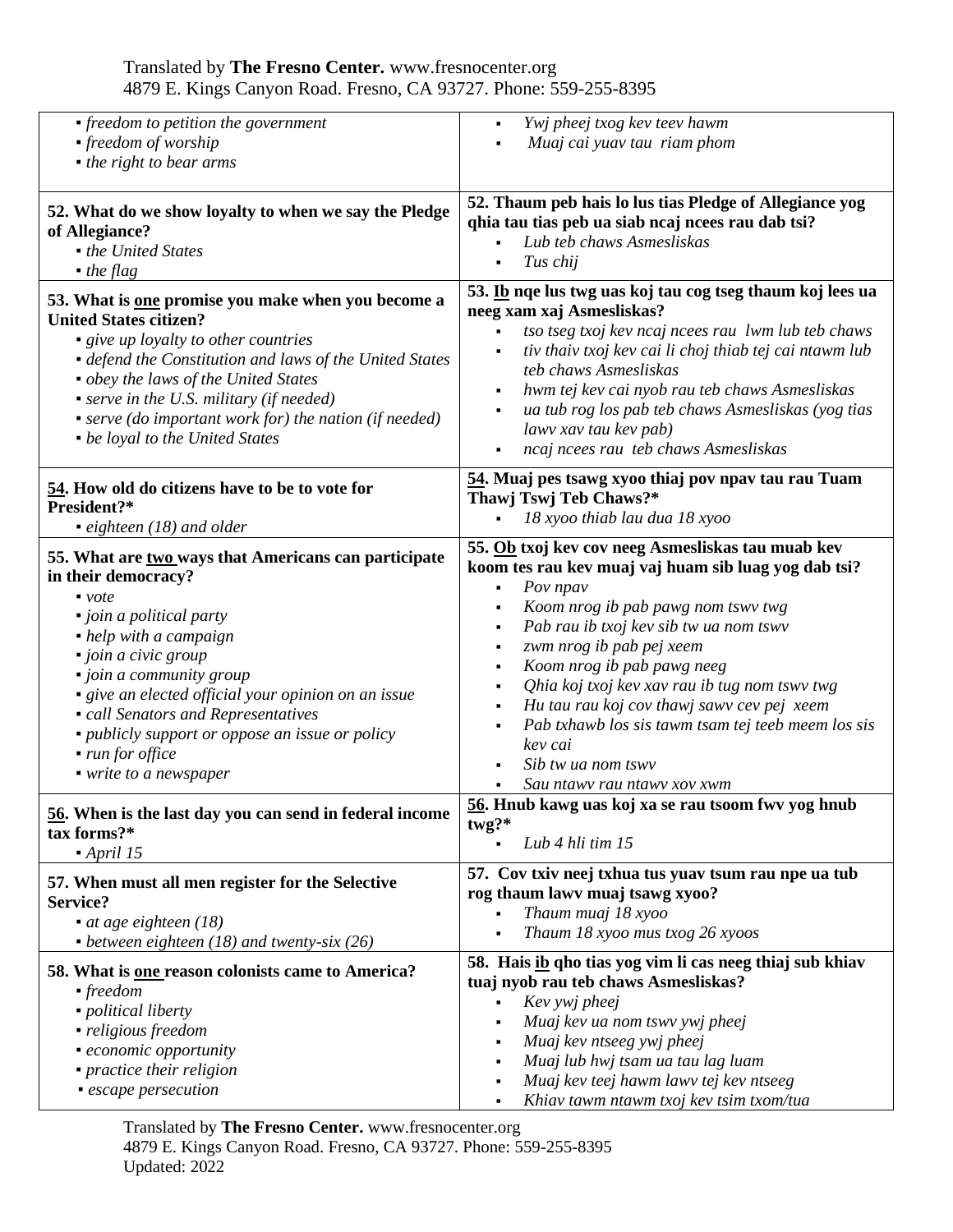| 59. Who lived in America before the Europeans<br>arrived?<br>• American Indians<br>• Native Americans                                                                                                                                                                               | 59. Cov neeg twg sub tuaj nyob rau teb chaws<br>Asmesliskas ua ntej cov neeg Europeans?<br>Cov Neeg Qhab<br>$\blacksquare$<br>Neeg Asmeslikas uas xeeb txawm                                                                                                                                         |
|-------------------------------------------------------------------------------------------------------------------------------------------------------------------------------------------------------------------------------------------------------------------------------------|------------------------------------------------------------------------------------------------------------------------------------------------------------------------------------------------------------------------------------------------------------------------------------------------------|
| 60. What group of people was taken to America and<br>sold as slaves?<br>• Africans<br>people from Africa                                                                                                                                                                            | 60. Haiv neeg twg yog raug coj tuaj rau teb chaws<br>Asmesliskas thiab muab muag ua qhev?<br>Haiv neeg dub<br>Cov neeg tuaj sab Africa tuaj                                                                                                                                                          |
| 61. Why did the colonists fight the British?<br>• because of high taxes (taxation without<br>representation)<br>• because the British army stayed in their houses<br><i>(boarding, quartering)</i><br>• because they didn't have self-government                                    | 61. Vim li cas cov neeg xub thawj tuaj nyob teb chaws<br>Asmesliskas thiaj ua rog nrog neeg Askiv?<br>vim tias cov nqi se siab dhau lawm<br>$\blacksquare$<br>vim tias Askiv cov tub rog nyob hauv lawv tej vaj tse<br>vim tias lawv tsis tau txais txoj kev kav teb chawv<br>uas yog lawv ntiag tug |
| 62. Who wrote the Declaration of Independence?<br>• (Thomas) Jefferson                                                                                                                                                                                                              | 62. Leej twg yog tus sau tsab cai tau txais kev ywj pheej?<br>(Thomas) Jefferson<br>$\blacksquare$                                                                                                                                                                                                   |
| 63. When was the Declaration of Independence<br>adopted?<br>$-$ July 4, 1776                                                                                                                                                                                                        | 63. Tsab cai tau txais kev ywj pheej tau tshwm sim rau<br>thaum twg?<br>7 hli, tim 4 lub<br>$\blacksquare$                                                                                                                                                                                           |
| 64. There were 13 original states. Name three.<br>• New Hampshire<br>• Massachusetts<br>• Rhode Island<br>• Connecticut<br>• New York<br>• New Jersey<br>• Pennsylvania<br>• Delaware<br>• Maryland<br>• Virginia<br>• North Carolina<br>• South Carolina<br>$\blacksquare$ Georgia | 64. Muaj thawj 13 lub xeev. Hais 3 lub xeev.<br>• New Hampshire<br>• Massachusetts<br>• Rhode Island<br>• Connecticut<br>• New York<br>• New Jersey<br>• Pennsylvania<br>• Delaware<br>• Maryland<br>• Virginia<br>• North Carolina<br>• South Carolina<br>$\blacksquare$ Georgia                    |
| 65. What happened at the Constitutional Convention?<br>• The Constitution was written.<br>• The Founding Fathers wrote the Constitution.                                                                                                                                            | 65. Muaj dab tsi tshwm sim rau qhov chaw sab laj txog<br>tus txhooj cai lij choj?<br>Tau sau tus Txhooj Cai Lij Choj tiav<br>Tsim thiab nrhiav tau cov neeg sau tus Txhooj Cai<br>Lij Choj                                                                                                           |
| 66. When was the Constitution written?<br>$-1787$                                                                                                                                                                                                                                   | 66. Tus Txhooj Cai Lij Choj tau sau nyob rau xyoo twg?<br>Xyoo 1787                                                                                                                                                                                                                                  |
| 67. The Federalist Papers supported the passage of the<br>U.S. Constitution. Name one of the writers.<br>• (James) Madison<br>• (Alexander) Hamilton<br>$\bullet$ (John) Jay<br>$\n- Publius\n$                                                                                     | 67. Tsoom fwy Asmesliskas cov neeg sau ntawy txhawb<br>nqa rau tus Txhooj Cai Lij Choj tso cai siv tau. Hais ib<br>tug npe ntawm cov kws sau ntawv.<br>• (James) Madison<br>• (Alexander) Hamilton<br>$\bullet$ (John) Jay<br>$\n  Publius\n$                                                        |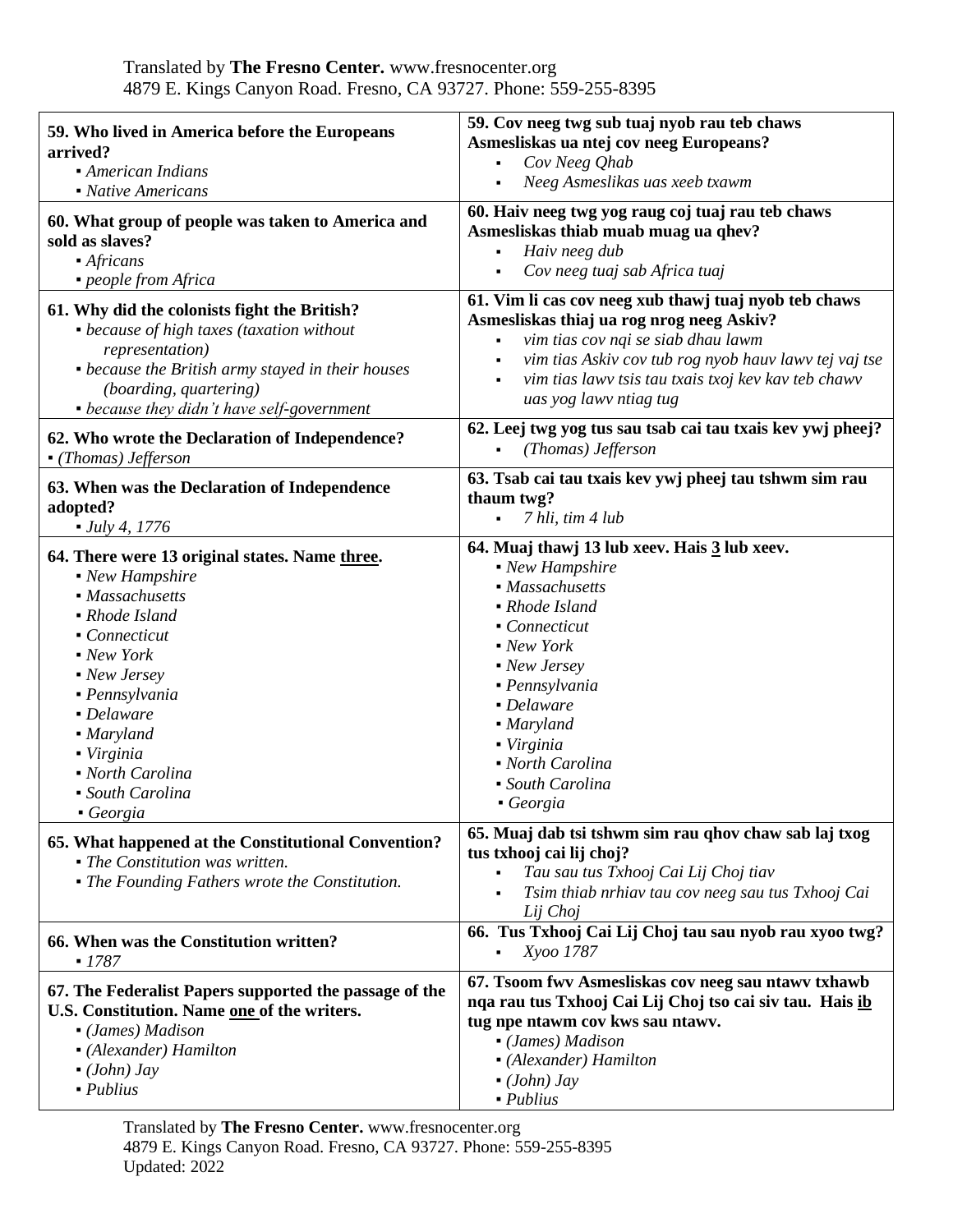| 68. What is one thing Benjamin Franklin is famous<br>for?<br>• U.S. diplomat<br>• oldest member of the Constitutional Convention<br>• first Postmaster General of the United States<br>• writer of "Poor Richard's Almanac"<br>• started the first free libraries | 68. Ib yam uas Benjamin Franklin tau ua es muaj koob<br>nto npe yog dab tsi?<br>Asmesliskas tus neeg sawv cev sib kho nrog lwm lub<br>$\blacksquare$<br>teb chaws<br>Yog tus laus dua ntawm qhov chaw sab laj sau tus<br>Txhooj Cai Lij Choj<br>Thawj tug thawj coj ntawm kev xa ntawv rau teb<br>chaws Asmesliskas<br>Tus sau ntawy los ntawm "Poor Richard's<br>Almanac"<br>Xub pib qhib thawj lub tsev saib ntawv dawb |
|-------------------------------------------------------------------------------------------------------------------------------------------------------------------------------------------------------------------------------------------------------------------|---------------------------------------------------------------------------------------------------------------------------------------------------------------------------------------------------------------------------------------------------------------------------------------------------------------------------------------------------------------------------------------------------------------------------|
| 69. Who is the "Father of Our Country"?<br>• (George) Washington                                                                                                                                                                                                  | 69. Leej twg yog "Leej txiv ntawm peb lub teb chaws"?<br>• (George) Washington                                                                                                                                                                                                                                                                                                                                            |
| 70. Who was the first President?*<br>• (George) Washington                                                                                                                                                                                                        | 70. Leej twg yog thawj tug Tuam Thawj Tswj Teb<br>Chaws?*<br>• (George) Washington                                                                                                                                                                                                                                                                                                                                        |
| 71. What territory did the United States buy from<br>France in 1803?<br>• the Louisiana Territory<br>• Louisiana                                                                                                                                                  | 71. Ib cheeb tsam twg uas teb chaws Asmesliskas tau<br>yuav los ntawm teb chaws Fab Kis thaum xyoo 1803?<br>• the Louisiana Territory<br>• Louisiana                                                                                                                                                                                                                                                                      |
| 72. Name one war fought by the United States in the<br>1800s.<br>• War of 1812<br>• Mexican-American War<br>• Civil War<br>• Spanish-American War                                                                                                                 | 72. Hais ib npluav rog uas Asmeslikas tau sib tua thaum<br>xyoo 1800s.<br>• Npluav rog ntawm xyoo 1812<br>• Tsov rog Mev thiab Asmesliskas<br>$\blacksquare$ Npluav rog pej xeem<br>• Npuav rog Spanish thiab Asmesliskas                                                                                                                                                                                                 |
| 73. Name the U.S. war between the North and the<br>South.<br>$\bullet$ the Civil War<br>• the War between the States                                                                                                                                              | 73. Hais npluav rog nyob rau hauv teb chaws<br>Asmesliskas ntawm sab qaum teb thiab qab teb.<br>Npluav rog pej xeem<br>$\blacksquare$<br>Nlpuav rog los ntawm cov xeev                                                                                                                                                                                                                                                    |
| 74. Name one problem that led to the Civil War.<br>$\blacksquare$ slavery<br>• economic reasons<br>• states' rights                                                                                                                                               | 74. Hais ib qho teeb meem uas pib npluav rog pej xeem.<br>Kev ua ghev<br>Kev ua lag luam<br>Tej cai ntawm cov xeev                                                                                                                                                                                                                                                                                                        |
| 75. What was one important thing that Abraham<br>Lincoln did?*<br>• freed the slaves (Emancipation Proclamation)<br>• saved (or preserved) the Union<br>• led the United States during the Civil War                                                              | 75. Ib yam tseem ceeb uas Abraham Lincoln tau ua yog<br>dab tsi?*<br>Tso cov neeg ua qhev tawm<br>$\blacksquare$<br>Cawm lub teb chaws Asmesliskas kom rov sib haum<br>Coj teb chawsAsmesliskas thaum lub sij hawm muaj<br>npluav rog pej xeem                                                                                                                                                                            |
| 76. What did the Emancipation Proclamation do?<br>$\blacksquare$ freed the slaves<br>• freed slaves in the Confederacy<br>• freed slaves in the Confederate states<br>• freed slaves in most Southern states                                                      | 76. Tsab ntawy Emancipation Proclamation tau ua dab<br>tsi?<br>tso cov neeg ua qhev tawm<br>٠<br>tso cov neeg qhev tawm ntawm cov tswv<br>tso cov neeg qhev tawm ntawm cov tswv qhev uas<br>nyob hauv cov xeev<br>tso cov neeg qhev tawm feem ntau hauv cov xeev<br>qab teb                                                                                                                                               |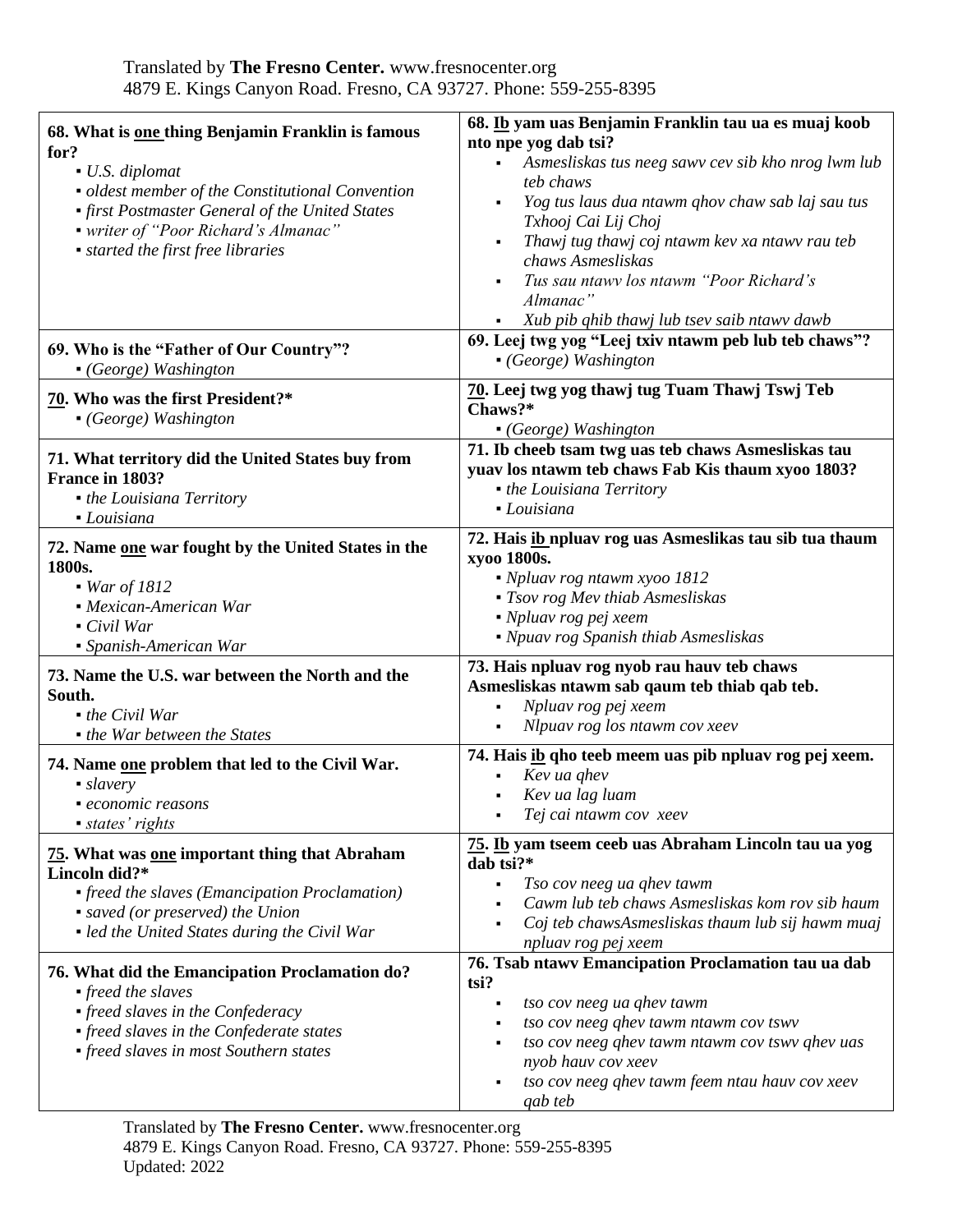| 77. What did Susan B. Anthony do?<br>• fought for women's rights                                                                                                                                                                                  | 77. Susan B. Anthony tau ua dab tsi?<br>tawm tsam kom muaj poj niam cai<br>$\blacksquare$<br>tawm tsam kom pej xeem muaj cai                                                                                                                          |
|---------------------------------------------------------------------------------------------------------------------------------------------------------------------------------------------------------------------------------------------------|-------------------------------------------------------------------------------------------------------------------------------------------------------------------------------------------------------------------------------------------------------|
| • fought for civil rights<br>78. Name one war fought by the United States in the<br>1900s.*<br>• World War I<br>• World War II<br>Korean War<br>• Vietnam War<br>$\bullet$ (Persian) Gulf War                                                     | 78. Hais ib npluav rog uas Asmesliskas tau sib tua rau<br>cov xyoo 1900s.*<br>Tsov Rog Ntiaj Teb zaum 1<br>Tsov Rog Ntiaj Teb zaum 2<br>Tsov Rog Kaus Lim<br>Tsov Rog Nyab Laj<br>Tsov Rog ntawm ceg hiav txwv (Persian)                              |
| 79. Who was President during World War I?<br>• (Woodrow) Wilson                                                                                                                                                                                   | 79. Leej twg yog tus Tuam Thawj Tswj Teb Chaws rau<br>lub sij hawm Tsov Rog Ntiaj Teb zaum I?<br>• (Woodrow) Wilson                                                                                                                                   |
| 80. Who was President during the Great Depression<br>and World War II?<br>$\bullet$ (Franklin) Roosevelt                                                                                                                                          | 80. Leej twg yog tus Tuam Thawj Tswj Teb Chaws rau<br>lub sij hawm kev lag luam poob qis heev thiab Tsov Rog<br>Ntiaj Teb zaum II?<br>$\bullet$ (Franklin) Roosevelt                                                                                  |
| 81. Who did the United States fight in World War II?<br>• Japan, Germany, and Italy                                                                                                                                                               | 81. Lub teb chaws twg uas Asmesliskas tau ua rog nrog<br>nyob rau Tsov Rog Ntiaj Teb zaum II?<br>Yib Pooj, Yias Lab Maas, thiab Is Tas Lij                                                                                                            |
| 82. Before he was President, Eisenhower was a general.<br>What war was he in?<br>• World War II                                                                                                                                                   | 82. Ua ntej nws yuav yog tus Tuam Thawj Pwm Tsav,<br>Eisenhower yog nai phoo. Lub sij hawm ntawd nws yog<br>nyob rau tsov rog dab tsi?<br>Tsov Rog NtiajTeb zaum II                                                                                   |
| 83. During the Cold War, what was the main concern<br>of the United States?<br>• Communism                                                                                                                                                        | 83. Nyob rau lub sij hawm Npluav Rog Txias, txoj kev<br>txhawj xeeb loj tshaj ntawm Asmesliskas yog dab tsi?<br>Txoj Kev Koom Sam (koos mus niv)                                                                                                      |
| 84. What movement tried to end racial discrimination?<br>civil rights (movement)                                                                                                                                                                  | 84. Txoj kev tawm tsam dab tsi los tshem tawm txoj kev<br>ntxub ntxaus tib neeg cev nqaij daim tawv?<br>(kev tawm tsam) Pej xeem txoj cai                                                                                                             |
| 85. What did Martin Luther King, Jr. do?*<br>• fought for civil rights<br>• worked for equality for all Americans                                                                                                                                 | 85. Martin Luther King, Jr. tau ua dab tsi?*<br>tawm tsam kom pej xeem muaj cai<br>ua kom txhua tus neeg Asmesliskas muaj cai sib<br>٠<br>luag zos                                                                                                    |
| 86. What major event happened on September 11,<br>2001, in the United States?<br>• Terrorists attacked the United States.                                                                                                                         | 86. Yam dab tsi loj uas tau tswm sim thaum lub 9 hli tim<br>11 xyoo 2001 nyob rau teb chaws Asmesliskas?<br>Neeg phem tau tawm tsam lub teb chaws<br>Asmesliskas                                                                                      |
| 87. Name one American Indian tribe in the United<br>States.<br>$\blacksquare$ Cherokee<br>$\blacksquare$ Navajo<br>$\blacksquare$ Sioux<br>$\blacksquare$ Chippewa<br>$\bullet$ Choctaw<br>$\nu$ - Pueblo<br>$\blacksquare$ Apache<br>$-Iroquois$ | 87. Hais ib pab neeg qhab uas nyob rau teb chaws<br>Asmesliska.<br>$\blacksquare$ Cherokee<br>$\blacksquare$ Navajo<br>$\blacksquare$ Sioux<br>$\blacksquare$ Chippewa<br>$\bullet$ Choctaw<br>$\nu$ - Pueblo<br>$\blacksquare$ Apache<br>$-Iroquois$ |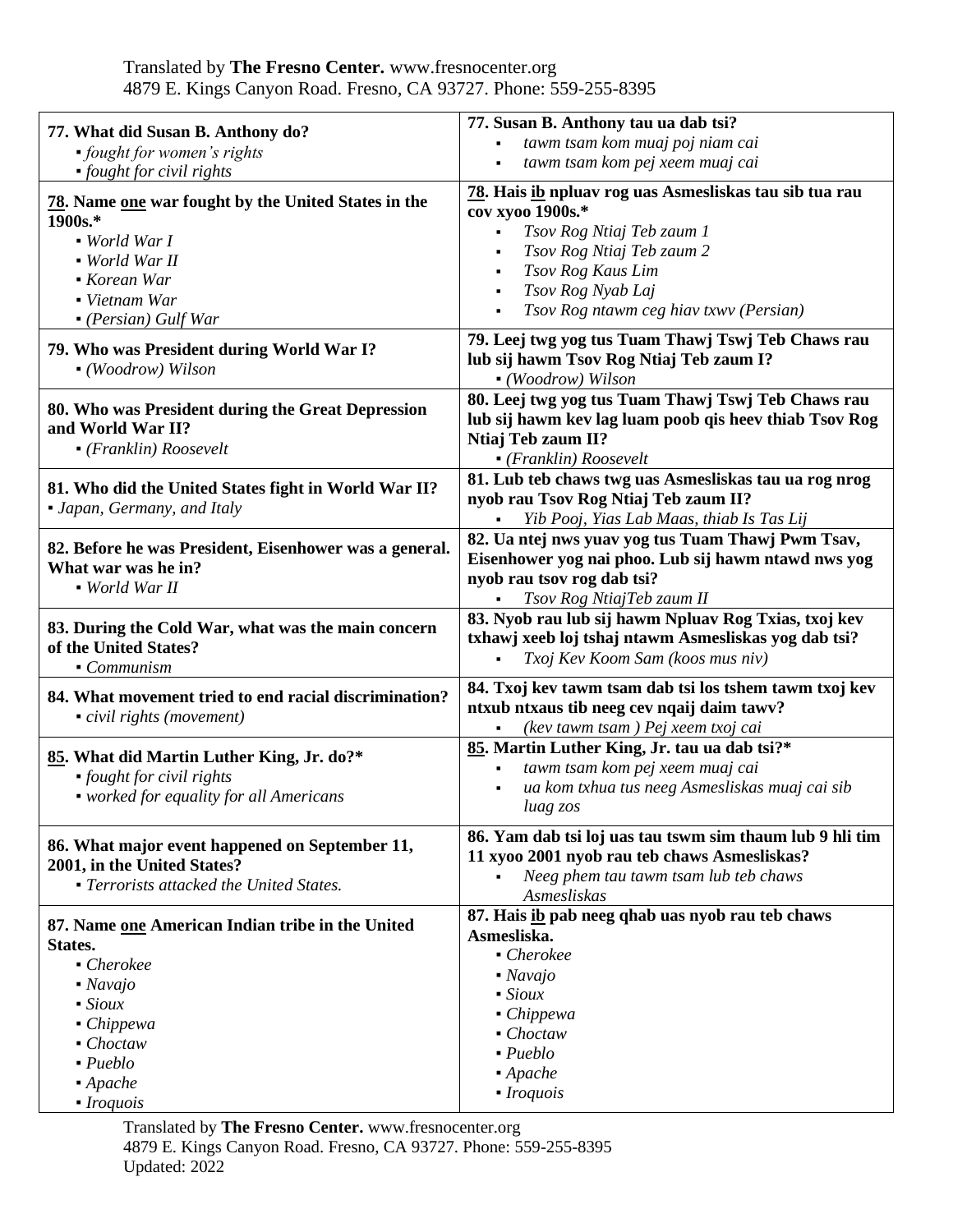| Creek                                                     | $\blacksquare$ Creek                                                                     |
|-----------------------------------------------------------|------------------------------------------------------------------------------------------|
| • Blackfeet                                               | • Blackfeet                                                                              |
| • Seminole                                                | • Seminole                                                                               |
| $\blacksquare$ Cheyenne                                   | $\blacksquare$ Cheyenne                                                                  |
| $\blacksquare$ Arawak                                     | $\blacksquare$ Arawak                                                                    |
| • Shawnee                                                 | • Shawnee                                                                                |
| $-Mohegan$                                                | $-Mohegan$                                                                               |
| $\blacksquare$ Huron                                      | $\blacksquare$ Huron                                                                     |
| • Oneida                                                  | $\bullet$ Oneida                                                                         |
| • Lakota                                                  | $-Lakota$                                                                                |
| $\blacksquare$ Crow                                       | $\blacksquare$ Crow                                                                      |
| $\blacksquare$ Teton                                      | $\blacksquare$ Teton                                                                     |
| $\blacksquare$ Hopi                                       | $-Hopi$                                                                                  |
| $-Inuit$                                                  | $-Inuit$                                                                                 |
|                                                           |                                                                                          |
|                                                           | 88. Hais ib tug ntawm ob tug niam dej ntev tshaj plaws                                   |
| 88. Name one of the two longest rivers in the United      | nyob rau teb chaws Asmesliskas.                                                          |
| States.                                                   | $\blacksquare$ (Tus dej) Missouri                                                        |
| • Missouri (River)                                        | $\blacksquare$ (Tus dej) Mississippi                                                     |
| $\blacksquare$ Mississippi (River)                        |                                                                                          |
| 89. What ocean is on the West Coast of the United         | 89. Tus dej hiav txwy twg yog tus nyob sab hnub poob<br>ntawm lub teb chaws Asmesliskas? |
| <b>States?</b>                                            |                                                                                          |
| $\blacksquare$ Pacific (Ocean)                            | $\blacksquare$ Tus dej hiav txwv Pacific                                                 |
| 90. What ocean is on the East Coast of the United         | 90. Tus dej hiav txwv twg yog tus nyob sab hnub tuaj                                     |
| <b>States?</b>                                            | ntawm lub teb chaws Asmesliskas?                                                         |
| $\blacksquare$ Atlantic (Ocean)                           | Tus dej hiav txwy Atlantic                                                               |
|                                                           | 91. Hais ib qhov ciam dej ciam av uas yog Asmesliskas li.                                |
| 91. Name one U.S. territory.                              | $\nu$ Puerto Rico                                                                        |
|                                                           |                                                                                          |
| · Puerto Rico                                             |                                                                                          |
| • U.S. Virgin Islands                                     | • U.S. Virgin Islands                                                                    |
| • American Samoa                                          | • American Samoa                                                                         |
| • Northern Mariana Islands                                | • Northern Mariana Islands                                                               |
| $\blacksquare$ Guam                                       | $\blacksquare$ Guam                                                                      |
|                                                           | 92. Hais ib lub xeev uas npua ciam teb Canada.                                           |
| 92. Name one state that borders Canada.<br>• <i>Maine</i> | • <i>Maine</i>                                                                           |
|                                                           | • New Hampshire                                                                          |
| • New Hampshire<br>• Vermont                              | • Vermont                                                                                |
| • New York                                                | • New York                                                                               |
|                                                           | • Pennsylvania                                                                           |
| • Pennsylvania<br>$\bullet$ Ohio                          | $\bullet$ Ohio                                                                           |
|                                                           | • Michigan                                                                               |
| · Michigan<br>• Minnesota                                 | • Minnesota                                                                              |
| • North Dakota                                            | • North Dakota                                                                           |
| • Montana                                                 | • <i>Montana</i>                                                                         |
| • Idaho                                                   | $\blacksquare$ Idaho                                                                     |
|                                                           | • Washington                                                                             |
| • Washington                                              | • Alaska                                                                                 |
| · Alaska                                                  |                                                                                          |
|                                                           | 93. Hais ib lub xeev uas npuas ciam teb Mexico.                                          |